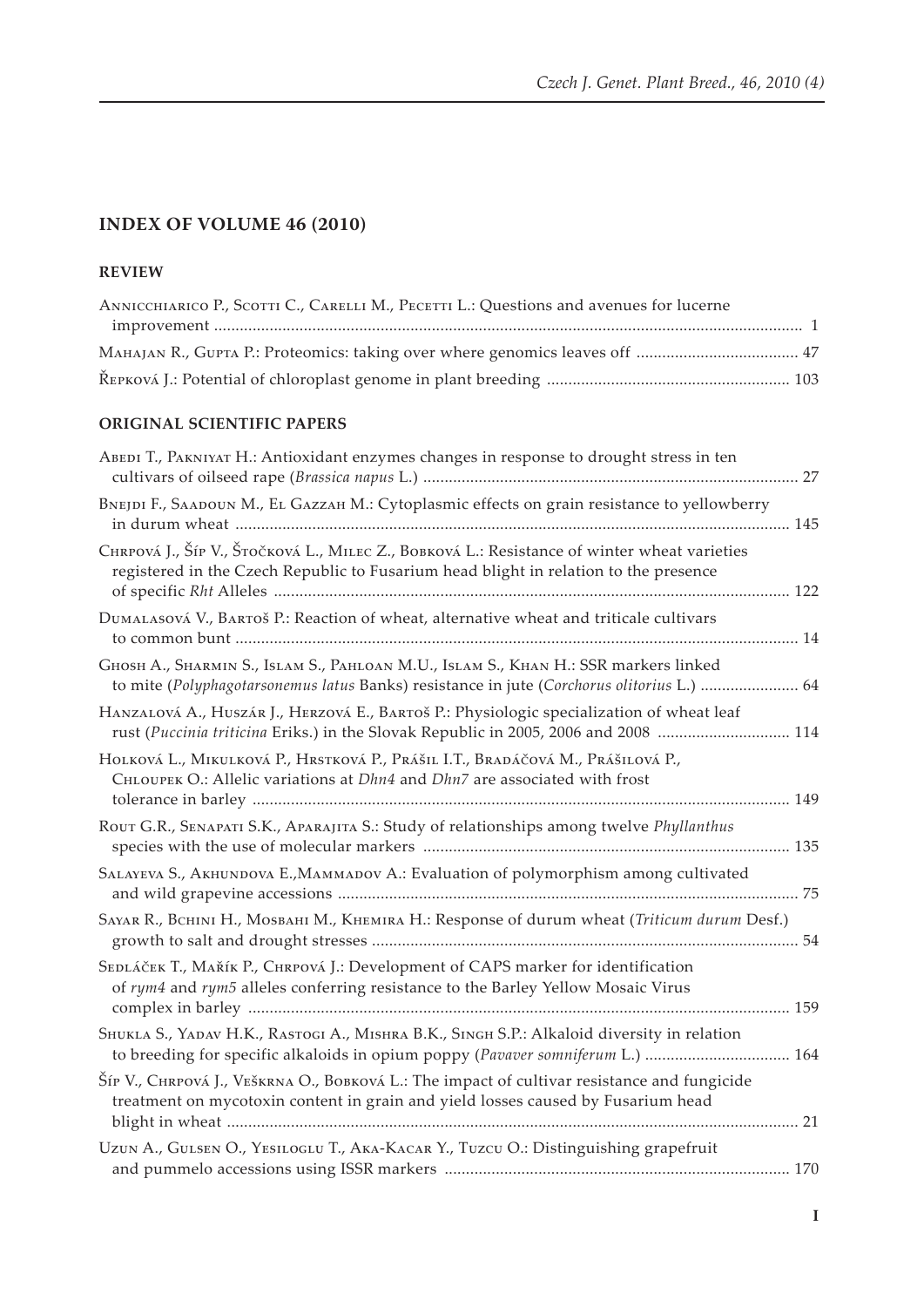#### **SHORT COMMUNICATIONS**

| GADIOU S., KUNDU J.K.: Complete genome sequence of a Brome Mosaic Virus isolate     |  |
|-------------------------------------------------------------------------------------|--|
| JANSKÁ A., ZELENKOVÁ S., KLÍMA M., VYVADILOVÁ M., PRÁŠIL T.I.: Freezing tolerance   |  |
| SUMÍKOVÁ T., HANZALOVÁ A.: Multiplex PCR assay to detect rust resistance genes Lr26 |  |

## **SCIENTIFIC ReportS**

| BARTOŠ P.: Rusts epidemics and their implications in wheat breeding and research |  |
|----------------------------------------------------------------------------------|--|
|                                                                                  |  |

## **NEW VARIETIES**

| ŠAFAŘÍKOVÁ R.: List of field crop varieties registered in the Czech Republic in 2008–2009  43 |
|-----------------------------------------------------------------------------------------------|
|                                                                                               |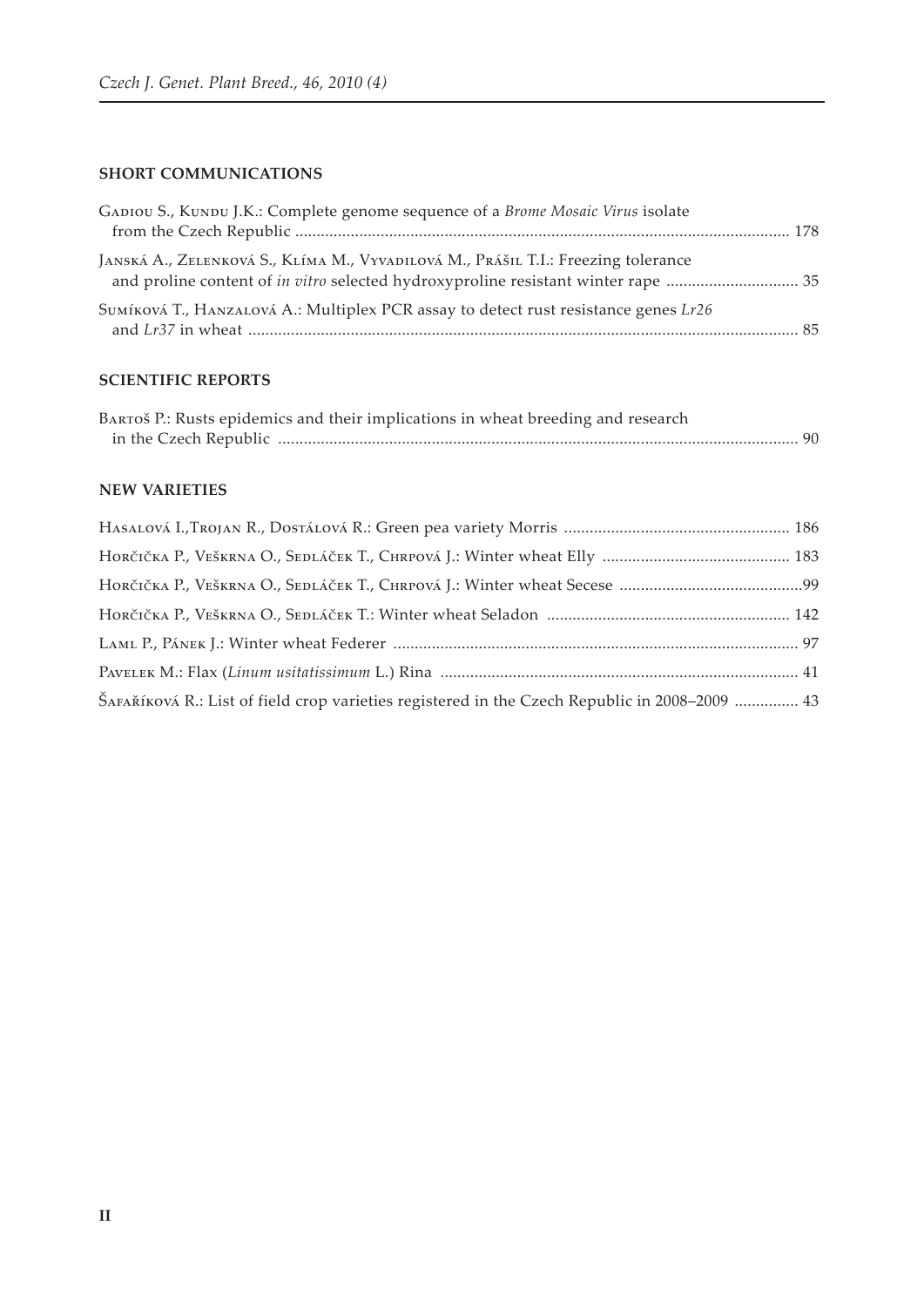#### **Authors Index**

ABEDI T. ... 27 Aka-Kacar Y. ... 170 Akhundova E. ... 75 Annicchiarico P. ... 1 Aparajita S. ... 135 Bartoš P. ... 14, 90, 114 BCHINI H. ... 54 Bnejdi F. ... 145 Bobková L. ... 21, 122 Bradáčová M. ... 149 Carelli M. ... 1 Chloupek O. ... 149 Chrpová J. ... 21, 99, 122, 159, 183 Dostálová R. ... 186 Dumalasová V. ... 14 El Gazzah M. ... 145 Gadiou S. ... 178 Ghosh A. ... 64 Gulsen O. ... 170 Gupta P. ... 47 Hanzalová A. ... 85, 114 Hasalová I. ... 186 Herzová E. ... 114 HOLKOVÁ L. ... 149 Horčička P. ... 99, 142, 183 Hrstková P. ... 149 Huszár J. ... 114 Islam S. ... 64 Janská A. ... 35 Khan H. ... 64 Khemira H. ... 54 Klíma M. ... 35 Kundu J.K. ... 178 Laml P. ... 97 Mahajan R. ... 47 MAMMADOV A. ... 75

Mařík P. ... 159 Mikulková P. ... 149 Milec Z. ... 122 Mishra B.K. ... 164 Mosbahi M. ... 54 PAHLOAN M.U. ... 64 PAKNIYAT H. ... 27 PÁNEK J. ... 97 PAVELEK M. ... 41 PECETTI L. ... 1 Prášil I.T. ... 35, 149 Prášilová P. ... 149 Rastogi A. ... 164 Řepková J. ... 103 Rout G.R. ... 135 SAADOUN M. ... ... 145 Šafaříková R. ... 43 Salayeva S. ... 75 Sayar R. ... 54 SCOTTI C. ... 1 SEDLÁČEK T. ... 99, 142, 159, 183 Senapati S.K. ... 135 Sharmin S. ... 64 Shukla S. ... 164 Singh S.P. ... 164 Šíp V. ... 21, 122 Štočková L. ... 122 Sumíková T. ... 85 Trojan R. ... 186 Tuzcu O. ... 170 Uzun A. ... 170 Veškrna O. ... 21, 99, 142, 183 Vyvadilová M. ... 35 YADAV H.K. ... 164 Yesiloglu T. ... ... 170 ZELENKOVÁ S. ... 35